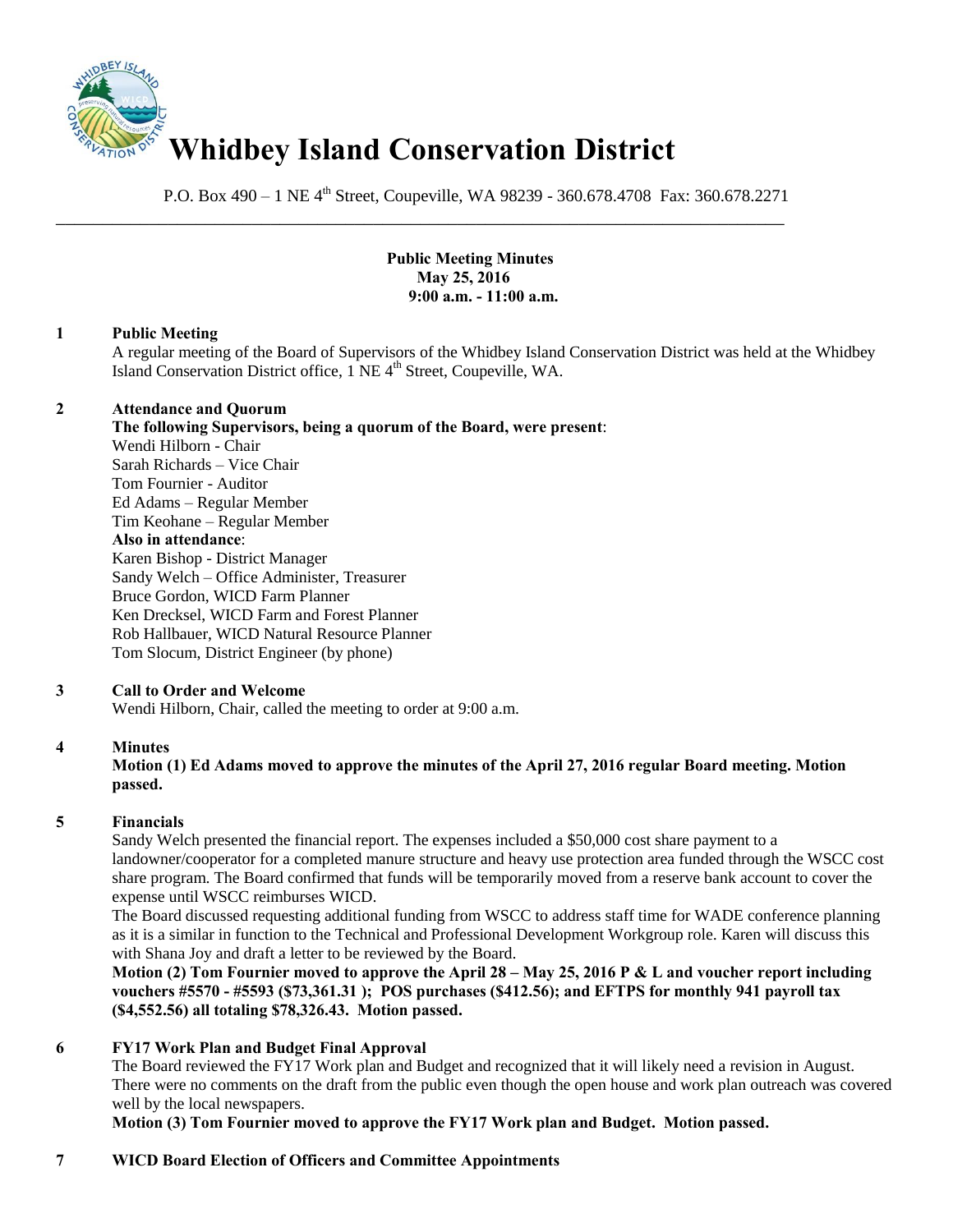**Motion (4) Tom Fournier moved to leave the WICD Board Supervisor officers the same as last year which includes Chairman, Wendi Hilborn; Vice-Chair, Sarah Richards; Auditor, Tom Fournier; Treasurer, Sandy Welch; Policy and Personnel Committee members are Ed Adams and Tim Keohane with Tom Fournier as an alternate. Motion passed.** 

Additionally, the Board discussed supervisor training and asked Karen to send them each a link to Supervisor training modules.

### **8 Greenbank**

Engineer Tom Slocum joined the meeting by phone.

• The Board discussed the Greenbank Beach and Boat Club boat ramp issue and recommended that Tom share data collected through the SRFB project with the Greenbank Beach and Boat Club (GBBC). GBBC can use the data and contract with a private consultant to complete work outside of the RCO project.

#### • *RCO/Greenbank Marsh Restoration Project*

- Legal review component: A committee reviewed proposals from four attorneys and decided to hire Doug Kelly due to his proposal and qualifications. Doug will develop a contract draft for his work.
- There were originally 7 sub-contracts planned for the project Tom recommended combining water table wells, surveying for elevations, model runoff during storms, and cultural resources survey into a combined RFQ for the sake of efficiency. Cost will be over \$20,000 so it will require the MRSC public procurement process.

#### **9 Contracts, MOAs, and Agreements**

The Board discussed the following proposed contracts, MOAs, and agreements, and made these actions: **Motion (5) Sarah Richards moved to approve the Greenbank Marsh Restoration Issues Assessment Professional Services agreement with Skagit Conservation District which replaces last month's services agreement. Motion passed.** 

**Motion (6) Tom Fournier moved to approve the Glendale Parking Lot Design Project professional services agreement with Skagit CD. Motion passed.** 

### **Motion (7) Tim Keohane moved to approve the Ebey's Prairie Surface Water Retrofit Agreement with Island County Department of Natural Resources. Motion passed.**

Note: The Board was made aware that Karen signed the professional services contract with Jennifer Thomas for consulting work on the NRCS Drought Conservation Plan Project funded through WSCC.

### **10 Cultural Resources Policy Update**

The Board reviewed the revised exempt practices process. Exempt practices still require DAHP to concur. If DAHP does not concur, information needs to be sent to all of the tribes. Policy update includes incorporating new procedure. **Motion (8) Tim Keohane moved to approve the updated WICD Cultural Resource Procedures for Projects/Practices with WSCC Cost Share. Motion passed.** 

## **11 Cost Share Projects / Ranking**

WICD Farm/Resource Planner Bruce Gordon presented inspection and certification details for Phase 1 of Massey cost share project – Heavy Use Protection Area and 3-bin Manure Waste Storage Facility.

### **Motion (9) Tim Keohane moved to approve payment and signature on the close-out for phase 1 of the Massey cost share project. Motion passed.**

Bruce presented the details and contract for initiating phase 2 of the Massey cost share project – a roof for the Waste Storage Facility. Funding has been allocated by WSCC and the project will begin and be completed in WICD's FY17 fiscal year.

**Motion (10) Tim Keohane moved to approve the cost share contract for Phase 2 of the Massey project which is for the roof over the waste composting facility to be completed in WICD's FY17 fiscal year. Motion passed.**  Four additional shellfish cost share projects were considered for submission to WSCC for FY17 funding.

**Motion (11) Sarah Richards moved to accept the additional 4 cost share project rankings and cost estimates to be submitted to WSCC for cost share funding FY17. In addition, this request may include additional funds for the NPS Farm 1 project. Motion passed.** 

#### **12 District Manager's Report**

Karen updated the board on WADE and WACD business. She also said that the USDA Beginning Farmer and Rancher Grant, where WICD is a partner, received funding. The project will begin in August. Staff is considering an application for the Ntl. Assoc. of Conservation Districts Urban Ag Conservation Initiative project in collaboration with WSU Small Farms staff for work with Navy families in the Oak Harbor area.